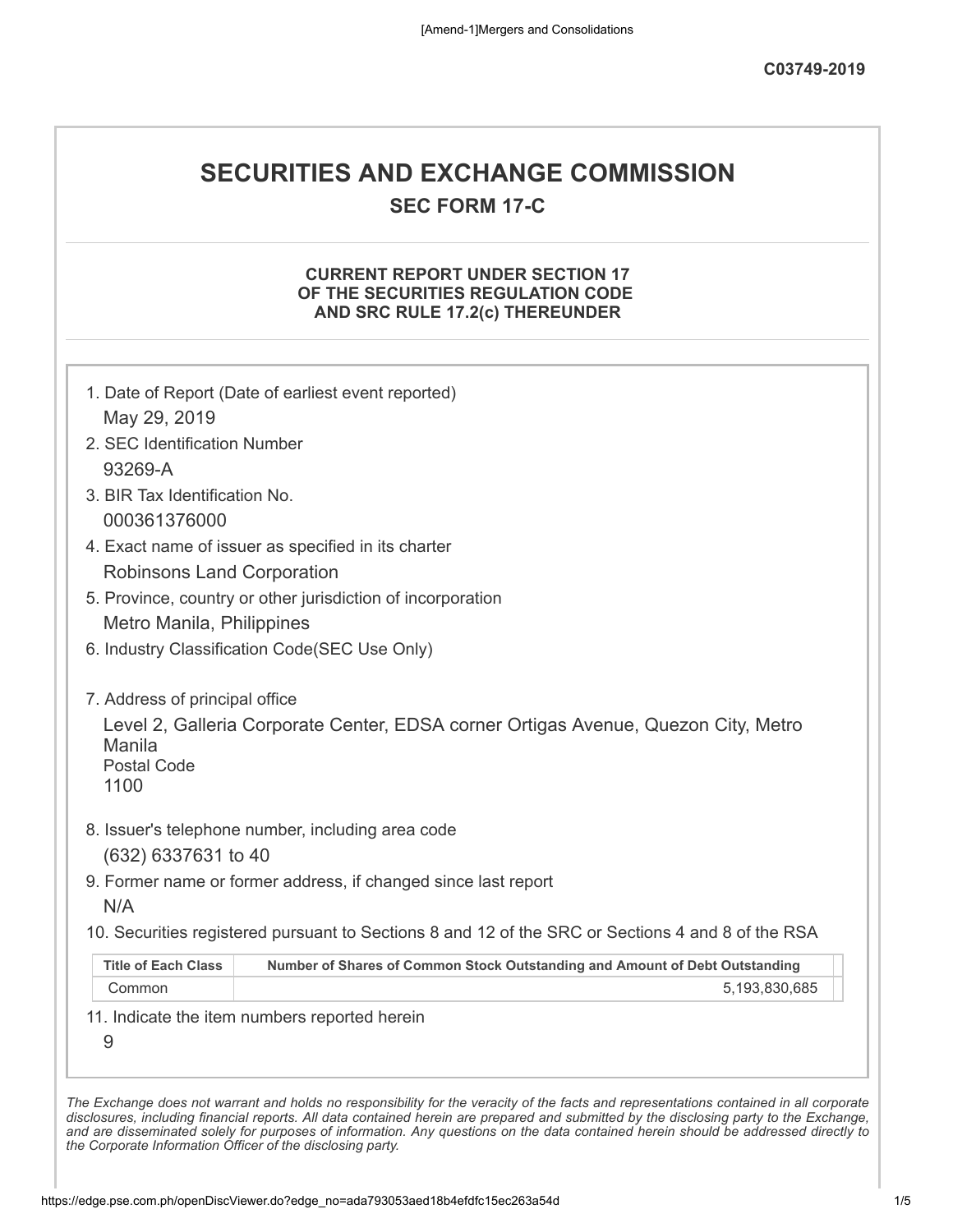[Amend-1]Mergers and Consolidations



## **PSE Disclosure Form 4-23 - Mergers and Consolidations** *References: SRC Rule 17 (SEC Form 17-C) and Section 4.4 and/or Section 5 of the Revised Disclosure Rules*

**Subject of the Disclosure**

Merger of Altus Mall Ventures, Inc. (AMVI) into and with Robinsons Land Corporation (RLC)

**Background/Description of the Disclosure**

In the annual meeting of the stockholders of RLC held on May 29, 2019, stockholders representing more than two-thirds (2/3) of the outstanding capital stock of RLC approved the plan of merger of AMVI with and into RLC under the terms and conditions of which RLC shall be the surviving entity.

| Date of Approval by<br><b>Board of Directors</b>                    | Apr 25, 2019 |
|---------------------------------------------------------------------|--------------|
| Date of Approval by<br><b>Stockholders</b>                          | May 29, 2019 |
| <b>Other Relevant</b><br><b>Regulatory Agency, if</b><br>applicable | N/A          |
| Date of Approval by<br><b>Relevant Regulatory</b><br>Agency         | <b>TBA</b>   |
| Date of Approval by<br>Securities and<br><b>Exchange Commission</b> | <b>TBA</b>   |

**Rationale for the transaction including the benefits which are expected to be accrued to the Issuer as a result of the transaction**

AMVI is a wholly-owned subsidiary of RLC, the primary purpose of which is to acquire by purchase, lease, donation or otherwise, and to own, use, improve, develop, subdivide, sell, mortgage, exchange, lease and hold for investment or otherwise, real estate of all kinds. The merger was proposed to attain the following objectives: 1) eliminate the duplication of functions, 2) attain greater efficiency and economy in the management of operations, 3) enable the more productive use of properties, and 4) achieve more favorable financing and credit facilities.

**Description of the transaction including the timetable for implementation and related regulatory requirements, if any**

1) Filing of the Plan of Merger and the Articles of Merger with the Securities and Exchange Commission ("SEC")

2) RLC will provide further updates on the merger once approved by the SEC.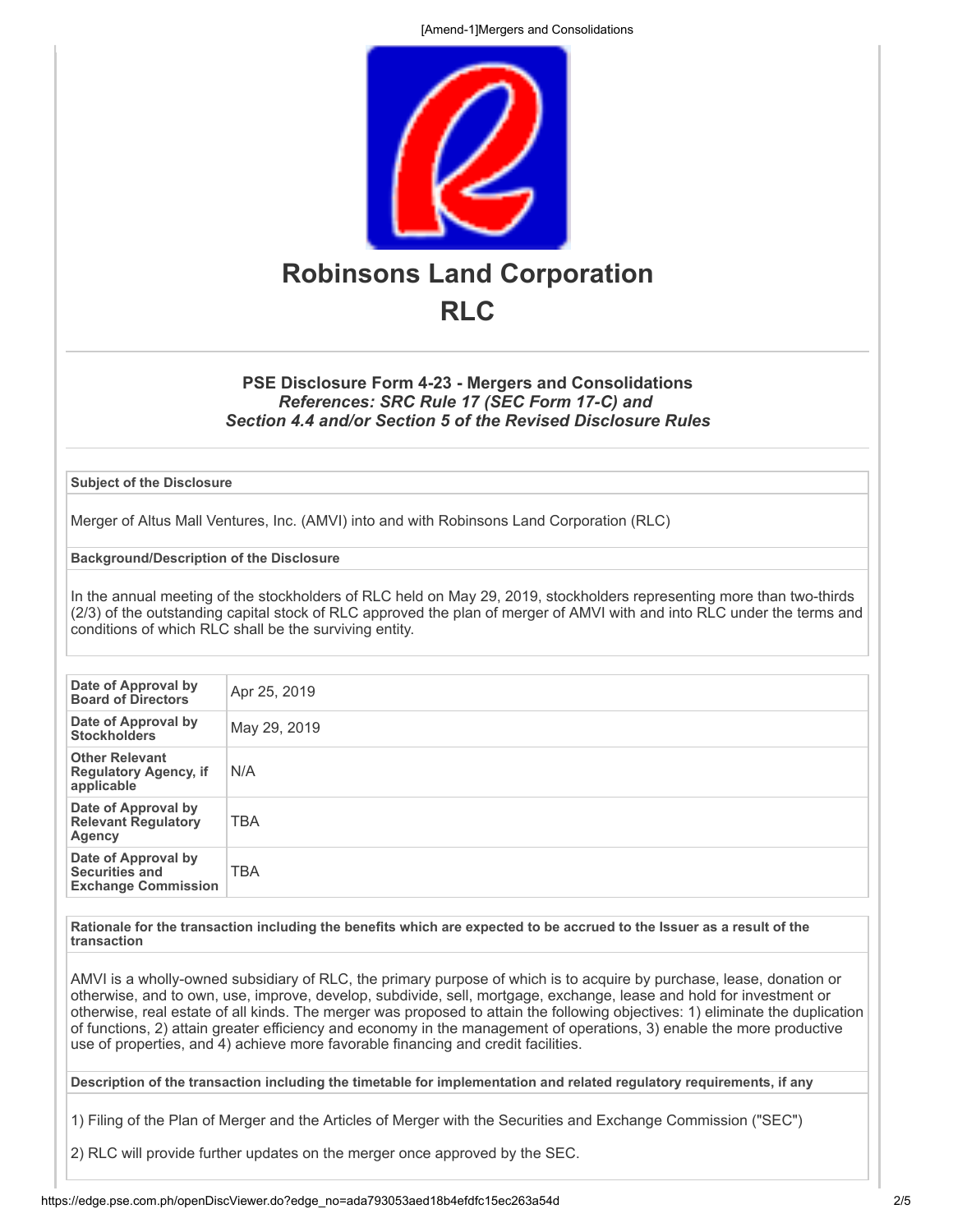|                                | Identities of the parties to the transaction                                               | [Amend-1]Mergers and Consolidations                                                                                                                                                                                             |
|--------------------------------|--------------------------------------------------------------------------------------------|---------------------------------------------------------------------------------------------------------------------------------------------------------------------------------------------------------------------------------|
| <b>Name</b>                    | <b>Nature of Business</b>                                                                  | Nature of any material relationship with the Issuer, their<br>directors/officers or any of their affiliates                                                                                                                     |
| Robinsons Land<br>Corporation  | Real estate development, property<br>investment and hotel operations                       | N/A                                                                                                                                                                                                                             |
| Altus Mall<br>Ventures, Inc.   | Real estate development and property<br>investment                                         | AMVI is a wholly-owned subsidiary of RLC.                                                                                                                                                                                       |
|                                | Terms and conditions of the transaction                                                    |                                                                                                                                                                                                                                 |
| Plan of merger                 |                                                                                            |                                                                                                                                                                                                                                 |
| 1:26.5484 RLC to AMVI shares   |                                                                                            |                                                                                                                                                                                                                                 |
| Ratio of exchange of shares    |                                                                                            |                                                                                                                                                                                                                                 |
| 1:26.5484 RLC to AMVI shares   |                                                                                            |                                                                                                                                                                                                                                 |
|                                | Basis upon which the exchange ratio was determined                                         |                                                                                                                                                                                                                                 |
|                                |                                                                                            | Book Value of Net Assets of AMVI as per December 31, 2018 audited financial statements vis-à-vis price per share of<br>RLC stocks at the close of December 31, 2018 trading day as per record of the Philippine Stock Exchange. |
|                                | Number of shares subject of the merger                                                     |                                                                                                                                                                                                                                 |
|                                | that AMVI is a wholly-owned subsidiary of the Corporation.                                 | Subject to the approval of the SEC, no RLC shares shall be issued in exchange for the net assets of AMVI considering                                                                                                            |
|                                | common shares to the stockholders of AMVI in exchange for 1,000,000 common shares of AMVI. | In the event that the SEC shall recommend the issuance of RLC shares for this transaction, RLC shall issue 37,667                                                                                                               |
| <b>Timetable</b>               |                                                                                            |                                                                                                                                                                                                                                 |
| and Plan of Merger by the SEC. |                                                                                            | The merger shall take effect upon the approval of the merger and the issuance of the Certificate of Filing of the Articles                                                                                                      |
|                                | Conditions precedent to closing of the transaction, if any                                 |                                                                                                                                                                                                                                 |
|                                | Submission of stockholders' approval for RLC and AMVI.                                     |                                                                                                                                                                                                                                 |
| Procedures for exchange        |                                                                                            |                                                                                                                                                                                                                                 |
| <b>TBA</b>                     |                                                                                            |                                                                                                                                                                                                                                 |

#### **Description of the company subject of the transaction**

**Nature and business**

AMVI is engaged in real estate development and property investment.

**Discussion of major projects and investments**

N/A

#### **List of subsidiaries and affiliates, with percentage holdings**

|                                           | vnershin |  |
|-------------------------------------------|----------|--|
| AMVI is a wholly-owned subsidiary of RLC. |          |  |

# **Capital structure**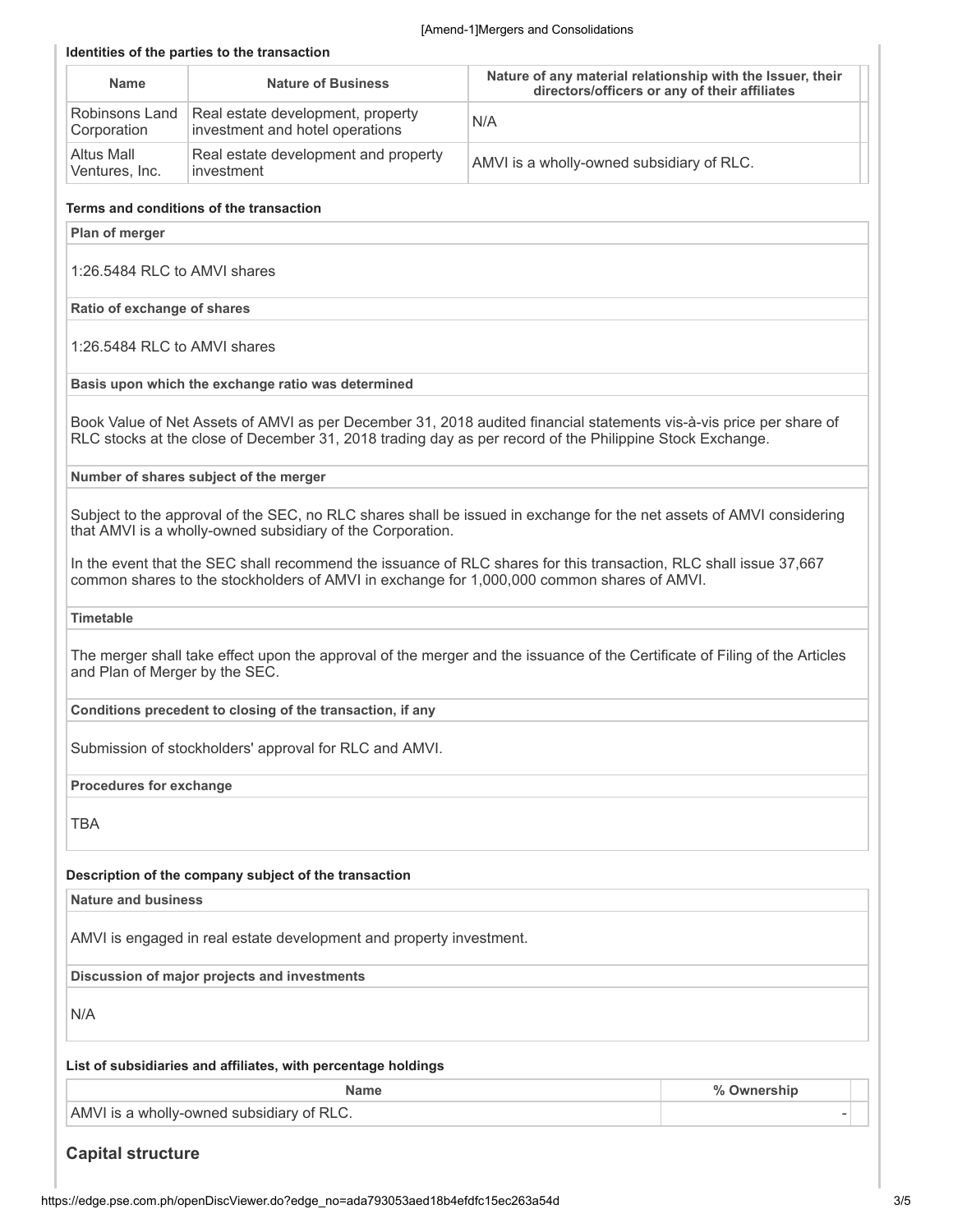#### **Authorized capital stock**

| <b>Type of Security /Stock Symbol</b> | Amount    | <b>Number of Shares</b> |
|---------------------------------------|-----------|-------------------------|
| Common                                | 4.000.000 | +.000.000               |

### **Subscribed Shares**

| <b>Type of Security /Stock Symbol</b> | Amount  | <b>Number of Shares</b> |
|---------------------------------------|---------|-------------------------|
| ∴ommon                                | 000.000 | $000.000$ .             |

#### **Paid-Up Capital**

|                  | 000.000 |
|------------------|---------|
| Number of Shares | 000.000 |

#### **Issued Shares**

| <b>Type of Security /Stock Symbol</b> | mount   | <b>Number of Shares</b> |
|---------------------------------------|---------|-------------------------|
| Common                                | 000.000 | .000.000                |

#### **Outstanding Shares**

| <b>Type of Security /Stock Symbol</b> | nount    | <b>Number of Shares</b> |
|---------------------------------------|----------|-------------------------|
| `ommon                                | .000.000 | 000.000                 |

#### **Par Value**

| <b>Type of Security /Stock Symbol</b> | Amount |  |
|---------------------------------------|--------|--|
| こommon                                | 1.00   |  |

### **Ownership Structure (including percentage holdings)**

| <b>Name</b>                | <b>Number of Shares</b> | % Ownership |  |
|----------------------------|-------------------------|-------------|--|
| Robinsons Land Corporation | 999,995                 | 100         |  |
| Frederick D. Go            |                         |             |  |
| Faraday D. Go              |                         |             |  |
| Patrick Henry C. Go        |                         |             |  |
| Corazon L. Ang Ley         |                         |             |  |
| Carmen M. Viloria          |                         |             |  |

#### **Board of Directors**

| <b>Name</b>         | (Regular or Independent) |  |
|---------------------|--------------------------|--|
| Frederick D. Go     | Regular                  |  |
| Faraday D. Go       | Regular                  |  |
| Patrick Henry C. Go | Regular                  |  |
| Corazon L. Ang Ley  | Regular                  |  |
| Carmen M. Viloria   | Regular                  |  |

#### **Principal Officers**

| <b>Name</b>         | <b>Position/Designation</b>   |  |
|---------------------|-------------------------------|--|
| Frederick D. Go     | <b>Chairman and President</b> |  |
| Kerwin Max S. Tan   | Treasurer                     |  |
| Rosalinda F. Rivera | Corporate Secretary           |  |

**Effect(s)/impact on the business, financial condition and operations of the Issuer**